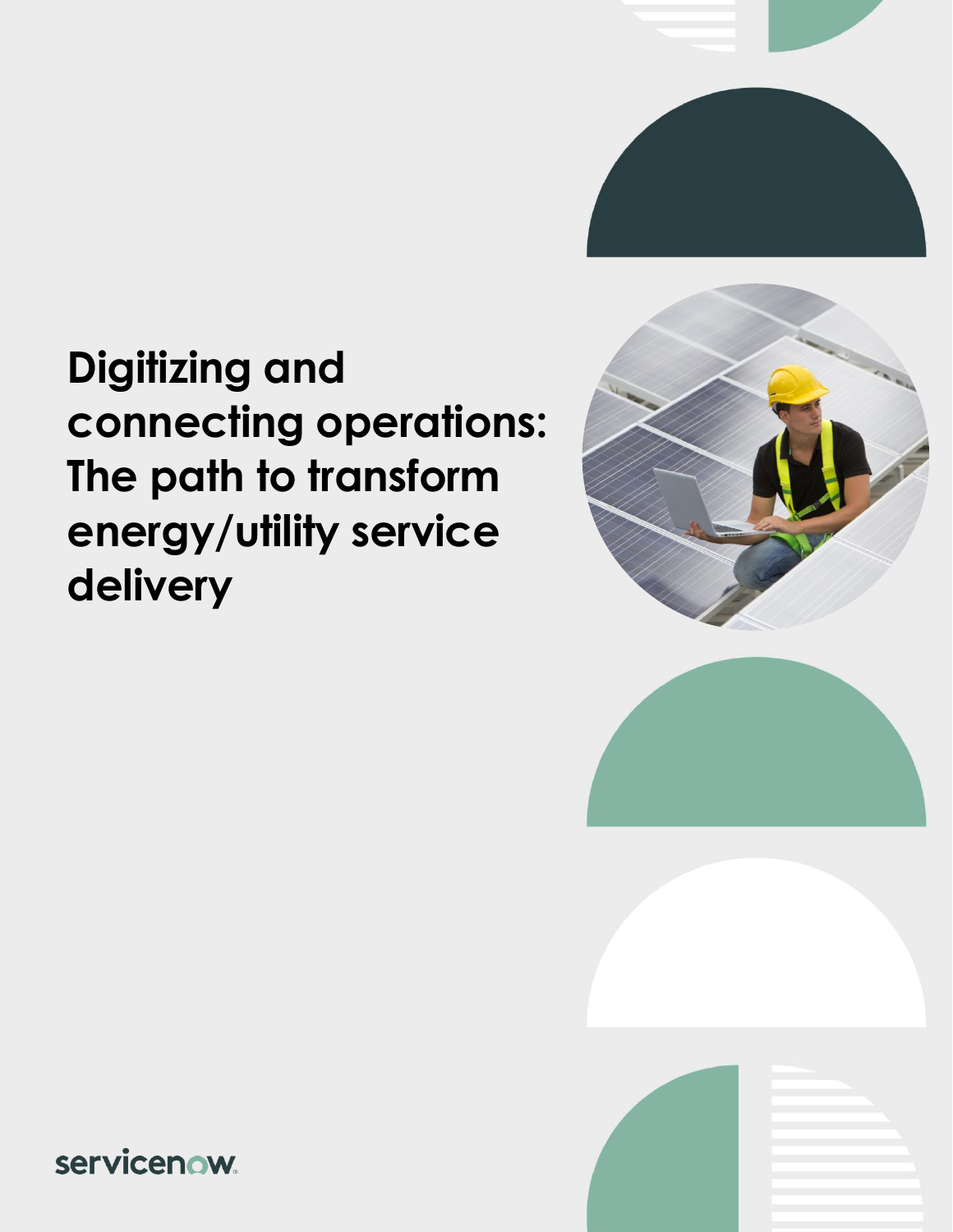## **In a rapidly changing landscape, energy and utility businesses must seize the potential of the digital evolution.**

Energy and utility companies are under a lot of pressure—and it's coming from all sides.

Utilities face downward pressure on rates, while energy providers face increasing exploration costs. To offset these financial impacts, operational efficiency is paramount. Energy and utility companies must reduce operating costs and improve asset performance—all while delivering competitive services and prices, as well as operating safely in the communities they serve.

As the shift towards automation accelerates, regulatory and risk pressures continue to grow. Now, more than ever, these businesses must protect critical assets from cyber threats and manage compliance across the entire ecosystem. They also have to keep pace with the increasing expectations of key stakeholders—especially customers and employees—who are demanding flexible, responsive, and modern experiences.

At the same time, next-generation technologies are disruptive. New energy resources, such as distributed energy and renewables, present a new world of opportunities. And while innovation and new risks demand change, embedded and siloed legacy systems stand in the way of progress.

ServiceNow can help energy and utility companies meet these challenges head-on. The Now Platform® equips them to:

- Power operational excellence and resiliency
- Excel at security and compliance
- Elevate the customer experience
- Deliver consumer-grade employee experiences

**With ServiceNow, energy and utility companies can harness the power of connected operations to unlock benefits throughout the value chain and transform service delivery.**

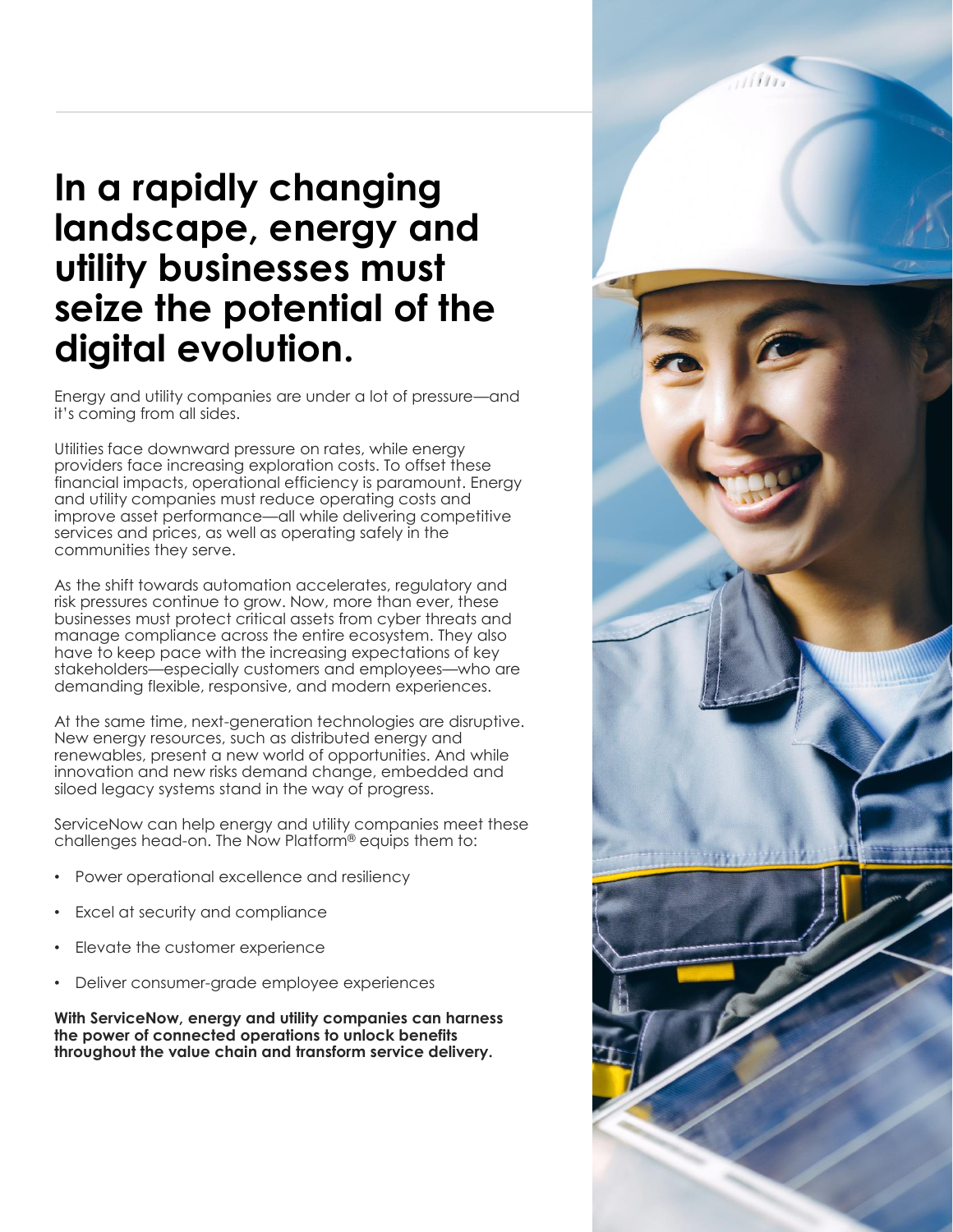#### **Power operational excellence and resiliency**

Energy and utility providers are seeking new technologies that can securely automate and optimize their mission-critical operations. At the same time, disconnected and inflexible legacy systems block success.

With ServiceNow's future-ready digital platform, you'll achieve a fully integrated ecosystem that unites siloed legacy systems—enabling real-time visibility across organizational boundaries that equips you to better analyze your operations for continuous improvement. You can also leverage AI and machine learning to improve processes, while ensuring workplace safety and compliance with purpose-built apps.

### **Excel at security and compliance**

Amid increasing cybersecurity concerns, energy and utility companies need to see threats coming and respond to them faster. And with everevolving compliance requirements, having real-time reports, alerts, and dashboards are key to staying out ahead.

With ServiceNow's security, operations, risk, and compliance tools, you can protect against cyberthreats with improved visibility and automated responses, as well as accelerate compliance efforts through embedded monitoring aligned to regulatory policies. And risk mitigation can now extend across the supply chain through a modern, unified experience that enables end-to-end management.

#### **Elevate the customer experience**

Competitive and regulatory forces demand higher customer satisfaction, and today's customers demand a seamless and transparent experience.

ServiceNow enables you to deliver proactive customer care and service assurance by automating key processes and workflows, which not only elevates the customer experience, it significantly reduces the burden on your contact centers.

Your agents will have important information at their fingertips immediately when service disruptions occur—including the scope of the impact and the expected resolution time. You'll boost service efficiency by linking work orders and tasks with assets, automating scheduling and dispatch, and monitoring SLAs in real time. And integrated field operations data will help inform decision-making, while digital workspaces give you confidence as you deploy teams to handle field issues and emergencies.

#### **Deliver consumer-grade employee experiences**

Employees want a superior experience, too—one that enables them to be productive, easily complete HR-related tasks, and efficiently cross-share knowledge with colleagues.

ServiceNow's automated workflows help ensure that your employees are connected, informed, and empowered. By digitizing employee knowledge and processes, you reduce low-value work and replace "tribal knowledge." With information at their fingertips, your teams get answers quickly, improve response times, and are equipped to make better decisions.